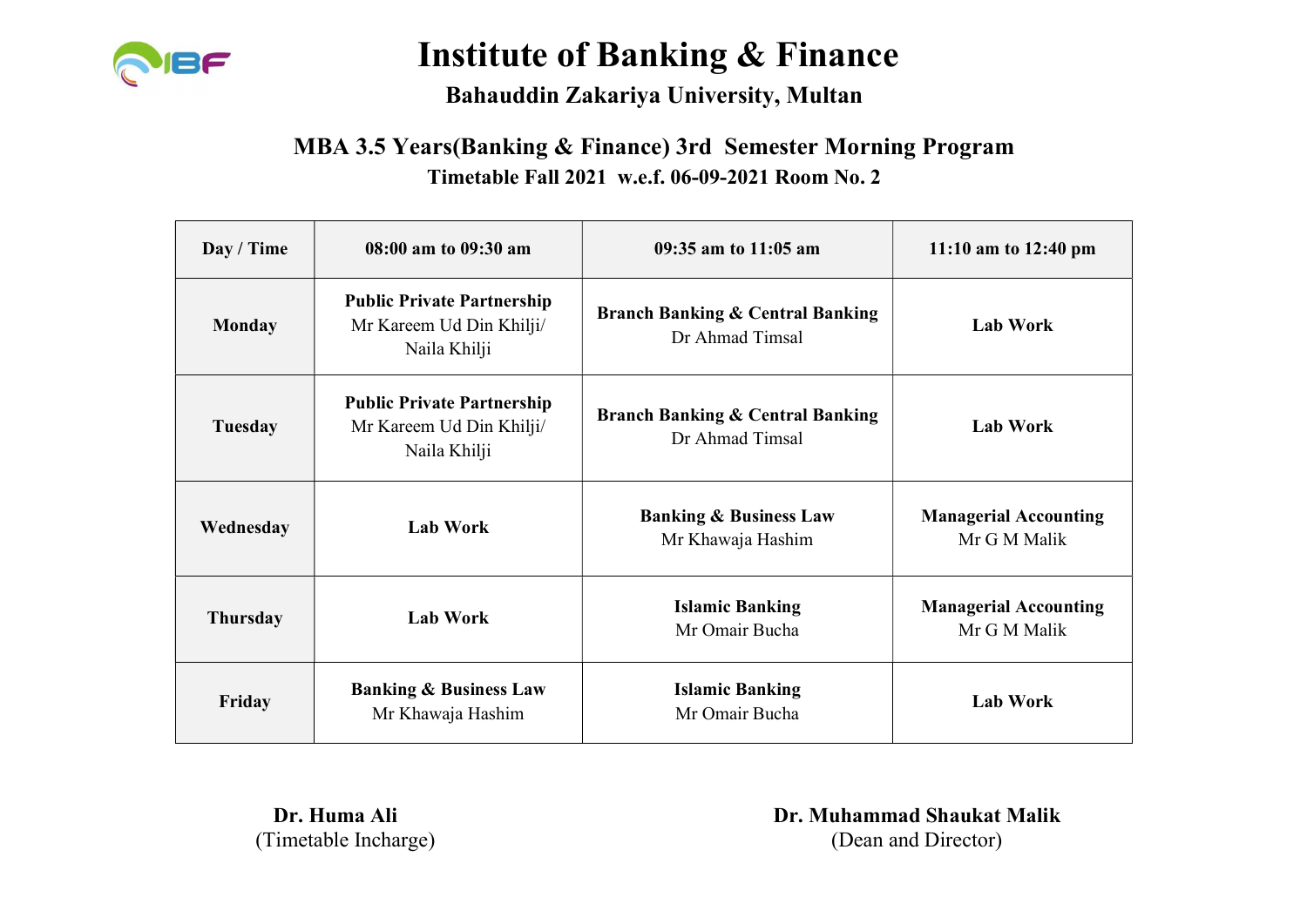

Bahauddin Zakariya University, Multan

#### MBA 2 Years (Banking & Finance) 3rd Semester Morning Program

#### Timetable Fall 2021 w.e.f. 06-09-2021 Room No. 3

| Day / Time      | 08:00 am to 09:30 am                                                 | 09:35 am to 11:05 am                           | 11:10 am to $12:40 \text{ pm}$                                              |
|-----------------|----------------------------------------------------------------------|------------------------------------------------|-----------------------------------------------------------------------------|
| <b>Monday</b>   | <b>Integrated Marketing Communication</b><br>Ms Maryam Arif          | <b>Lab Work</b>                                | Mr Khalid Sultan Anjum<br><b>Credit Management</b>                          |
| Tuesday         | <b>Integrated Marketing Communication</b><br>Ms Maryam Arif          | <b>Lab Work</b>                                | <b>Credit Management</b><br>Mr Khalid Sultan Anjum                          |
| Wednesday       | <b>Banking Litigation</b><br>Mr Khawaja Hashim<br>OR Research Thesis | <b>Lab Work</b>                                | <b>Corporate Finance</b><br>Mr Waqar Sadiq                                  |
| <b>Thursday</b> | <b>Lab Work</b>                                                      | <b>Investment Management</b><br>Mr Mansoor Ali | <b>Banking Litigation</b><br>Mr Khawaja Hashim<br><b>OR Research Thesis</b> |
| Friday          | <b>Lab Work</b>                                                      | <b>Investment Management</b><br>Mr Mansoor Ali | <b>Corporate Finance</b><br>Mr Waqar Sadiq                                  |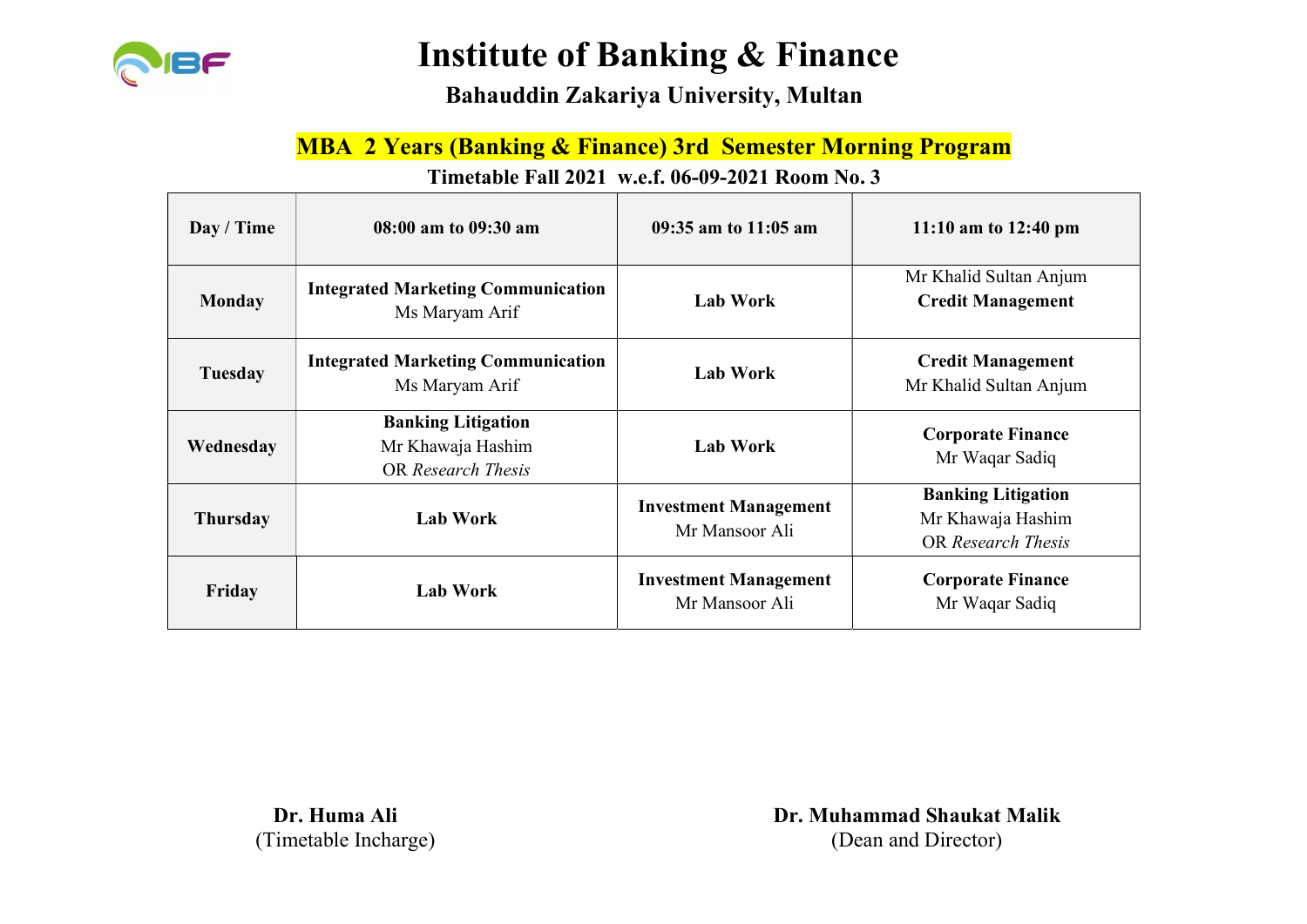

### Bahauddin Zakariya University, Multan

#### MBA (MFS) 3rd Semester Afternoon Program

#### Timetable Fall 2021 w.e.f. 06-09-2021 Room No. 3

| Day / Time      | 12:45 pm to 2:15 pm                                                  | $2:20 \text{ pm}$ to $3:50 \text{ pm}$                               | $3:55$ pm to $5:25$ pm                                    |
|-----------------|----------------------------------------------------------------------|----------------------------------------------------------------------|-----------------------------------------------------------|
| <b>Monday</b>   | <b>Integrated Marketing</b><br>Communication<br>Ms Maryam Arif       | <b>Credit Management</b><br>Mr Khalid Sultan Anjum                   | <b>Lab Work</b>                                           |
| Tuesday         | <b>Integrated Marketing</b><br>Communication<br>Ms Maryam Arif       | <b>Credit Management</b><br>Mr Khalid Sultan Anjum                   | <b>Lab Work</b>                                           |
| Wednesday       | <b>Services Marketing</b><br>Ms Tooba Shahid                         | <b>Investment Management</b><br>Mr Waqar Sadiq<br>OR Research Thesis | <b>Lab Work</b>                                           |
| <b>Thursday</b> | <b>Services Marketing</b><br>Ms Tooba Shahid                         | <b>Lab Work</b>                                                      | <b>Marketing Information Systems</b><br>Mr Shahid Taugeer |
| Friday          | <b>Investment Management</b><br>Mr Waqar Sadiq<br>OR Research Thesis | <b>Lab Work</b>                                                      | <b>Marketing Information Systems</b><br>Mr Shahid Taugeer |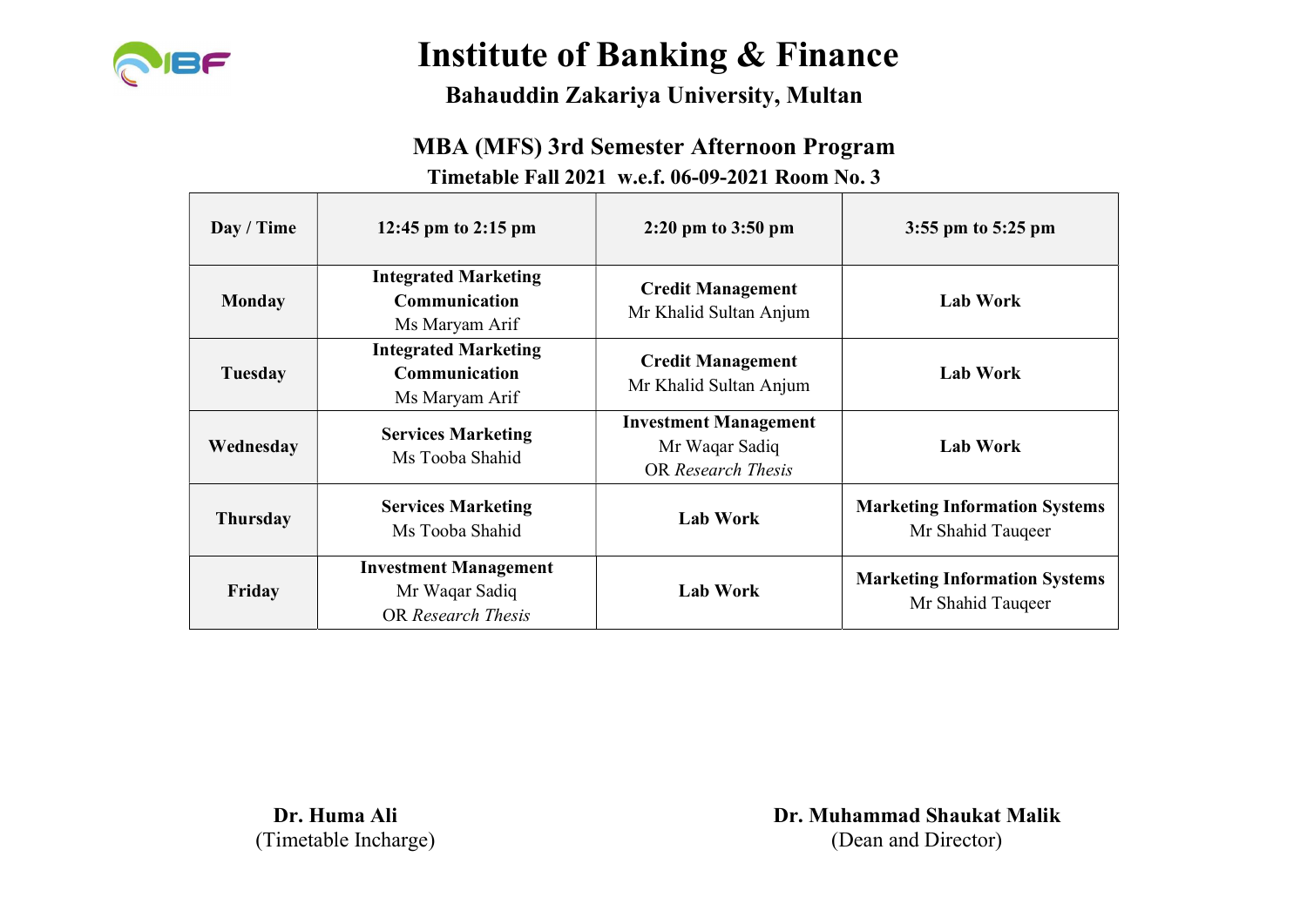

### Bahauddin Zakariya University, Multan

## BBA (Banking and Finance) 3rd Semester Morning Program Timetable Fall 2021 w.e.f. 06-09-2021 Room No. 7

| Day / Time      | 08:00 am to 09:30 am                                               | $09:35$ am to $11:05$ am                                 | 11:10 am to $12:40 \text{ pm}$                      |
|-----------------|--------------------------------------------------------------------|----------------------------------------------------------|-----------------------------------------------------|
| <b>Monday</b>   | <b>Lab Work</b>                                                    | <b>Business Statistics</b><br>Ms Naila Salman            | <b>IT Applications in Business</b><br>Mr Faraz Imam |
| Tuesday         | <b>Lab Work</b>                                                    | <b>Business Statistics</b><br>Ms Naila Salman            | <b>IT Applications in Business</b><br>Mr Faraz Imam |
| Wednesday       | <b>Marketing Management</b><br>Dr Ahmad Tisman Pasha               | <b>Business Finance</b><br>Ms Raima Adeel                | <b>Current World Issues</b><br>Ms Tooba Shahid      |
| <b>Thursday</b> | <b>Operations Management in</b><br><b>Banks</b><br>Ms Narmeen Khan | <b>Marketing Management</b><br>Dr Ahmad Tisman Pasha     | <b>Current World Issues</b><br>Ms Tooba Shahid      |
| Friday          | <b>Business Finance</b><br>Ms Raima Adeel                          | <b>Operations Management in Banks</b><br>Ms Narmeen Khan | <b>Lab Work</b>                                     |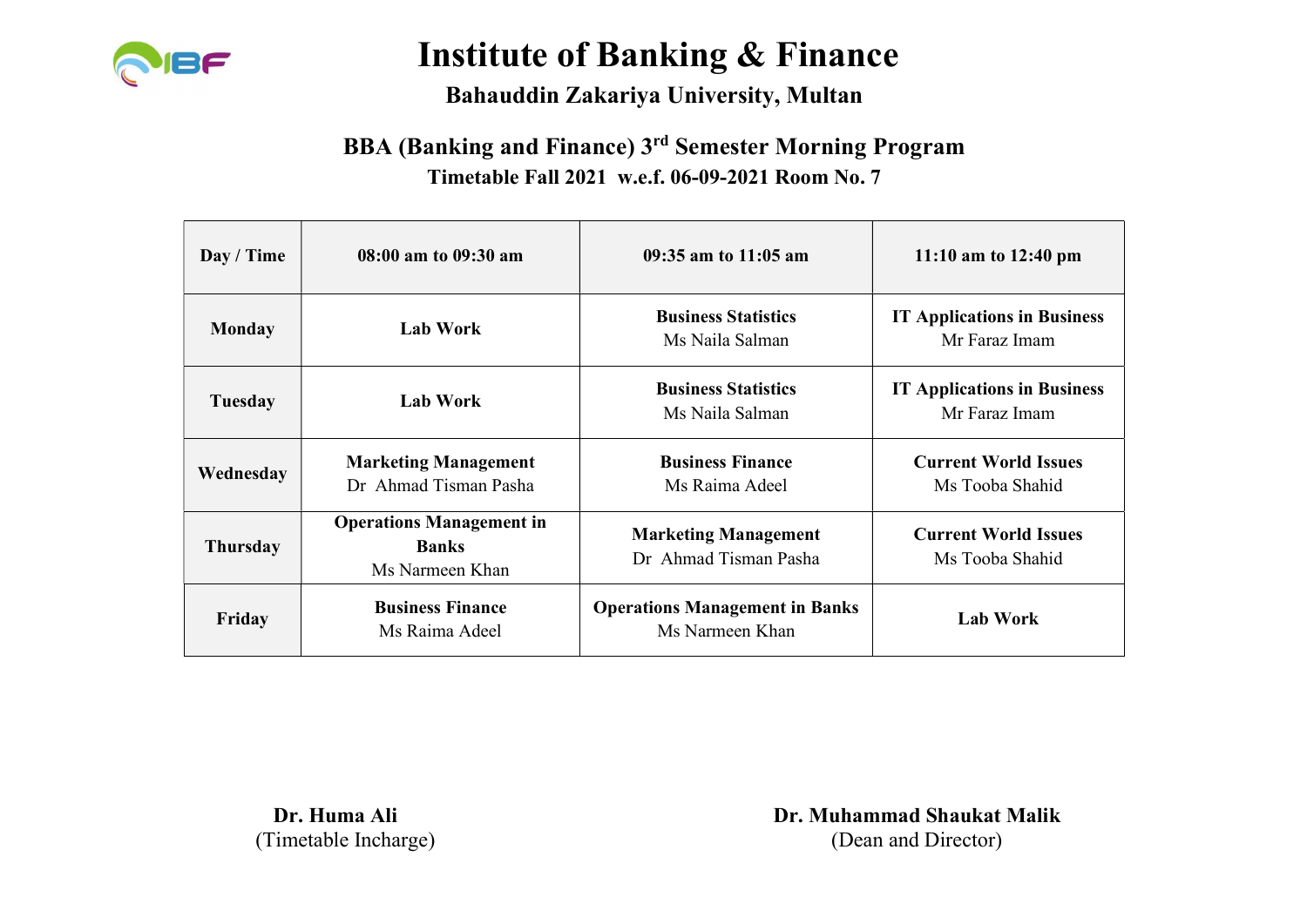

### Bahauddin Zakariya University, Multan

## BBA (Banking and Finance) 3rd Semester Evening Program Timetable Fall 2021 w.e.f. 06-09-2021 Room No. 7

| Day / Time      | 12:45 pm to 2:15 pm                                 | $2:20 \text{ pm}$ to $3:50 \text{ pm}$                    | $3:55$ pm to $5:25$ pm                       |
|-----------------|-----------------------------------------------------|-----------------------------------------------------------|----------------------------------------------|
| <b>Monday</b>   | <b>IT Applications in Business</b><br>Mr Faraz Imam | <b>Current World Issues</b><br>Ms Zara Aqeel              | <b>Lab Work</b>                              |
| Tuesday         | <b>IT Applications in Business</b><br>Mr Faraz Imam | <b>Current World Issues</b><br>Ms Zara Aqeel              | <b>Marketing Management</b><br>Dr Usman Riaz |
| Wednesday       | <b>Business Statistics</b><br>Ms Afifa              | <b>Operations Management in Banks</b><br>Mr Mehmood Afzal | <b>Marketing Management</b><br>Dr Usman Riaz |
| <b>Thursday</b> | <b>Business Finance</b><br>Ms Raima Adeel           | <b>Business Statistics</b><br>Ms Afifa                    | <b>Lab Work</b>                              |
| Friday          | <b>Business Finance</b><br>Ms Raima Adeel           | <b>Operations Management in Banks</b><br>Mr Mehmood Afzal | <b>Lab Work</b>                              |